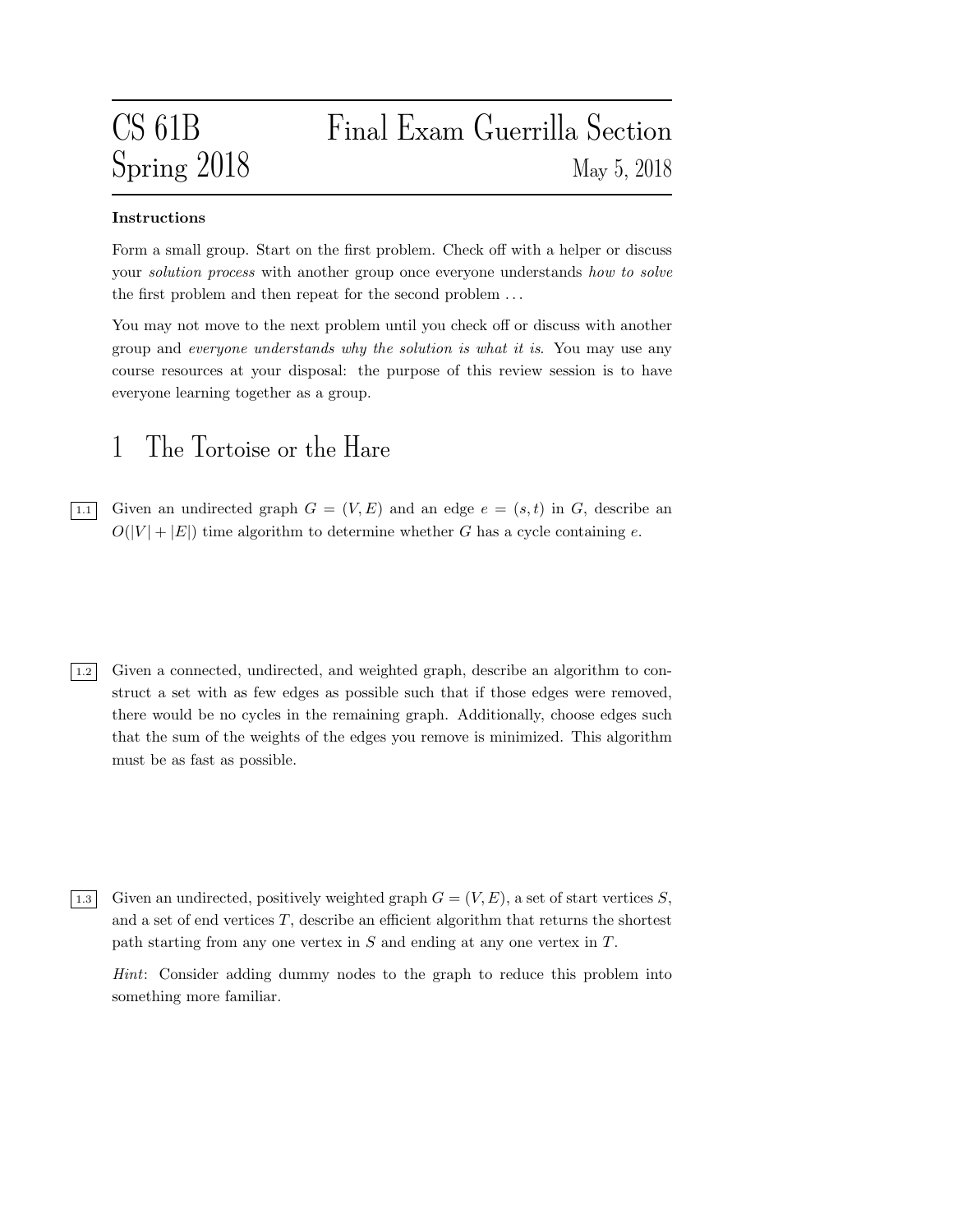### 2 Final Exam Guerrilla Section

## 2 One Traversal to Rule Them All

 $\boxed{2.1}$  Given a directed, acyclic graph, G, implement onePath which determines if G contains a path that visits every vertex exactly once. Briefly justify why the algorithm is correct and state the runtime.

Assume that the graph is implemented with the following API, where nodes are represented by integers.

```
1 public class Graph {
2 /** Returns true if this graph has an edge from u to v. */
3 public boolean hasEdge(int u, int v);
4
5 /** Returns a list of vertices, in topological order. */
6 public List<Integer> topologicalOrder();
7 }
```
public boolean onePath(Graph g) {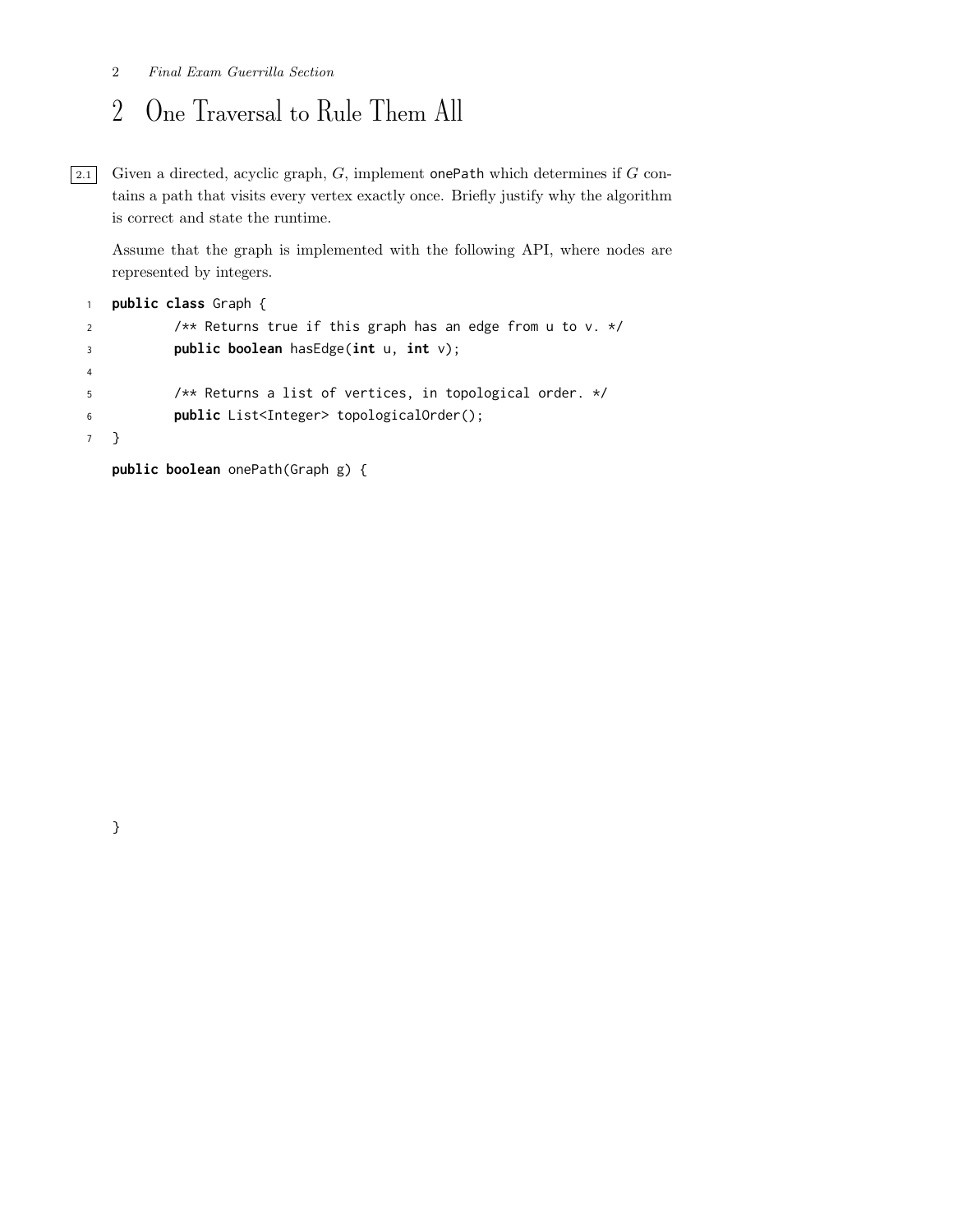## 3 Comparison Sorting

- 3.1 For each of the following scenarios, choose the best sorting algorithm to use and explain your reasoning.
	- (a) Given a list that was created by taking a sorted list and swapping N pairs of adjacent elements.
	- (b) Given that the list must be sorted in-place on a machine where swapping two elements is much more costly than comparing two elements.
	- (c) Given the list is so large that not all of the data will fit into memory at once. As is, at any given time most of the list must be stored in external memory (on disk), where accessing it is extremely slow.
	- (d) Given a list of emails ordered by send time, sort the list such the emails are ordered by the sender's name first while secondarily maintaining the timeordering.
	- (e) Given a randomly shuffled list of Java integers.
	- (f) Suppose you're designing a secure system that needs to defend against adversarial inputs. An attacker can give you any list they choose and understand exactly how your sorting algorithms are implemented.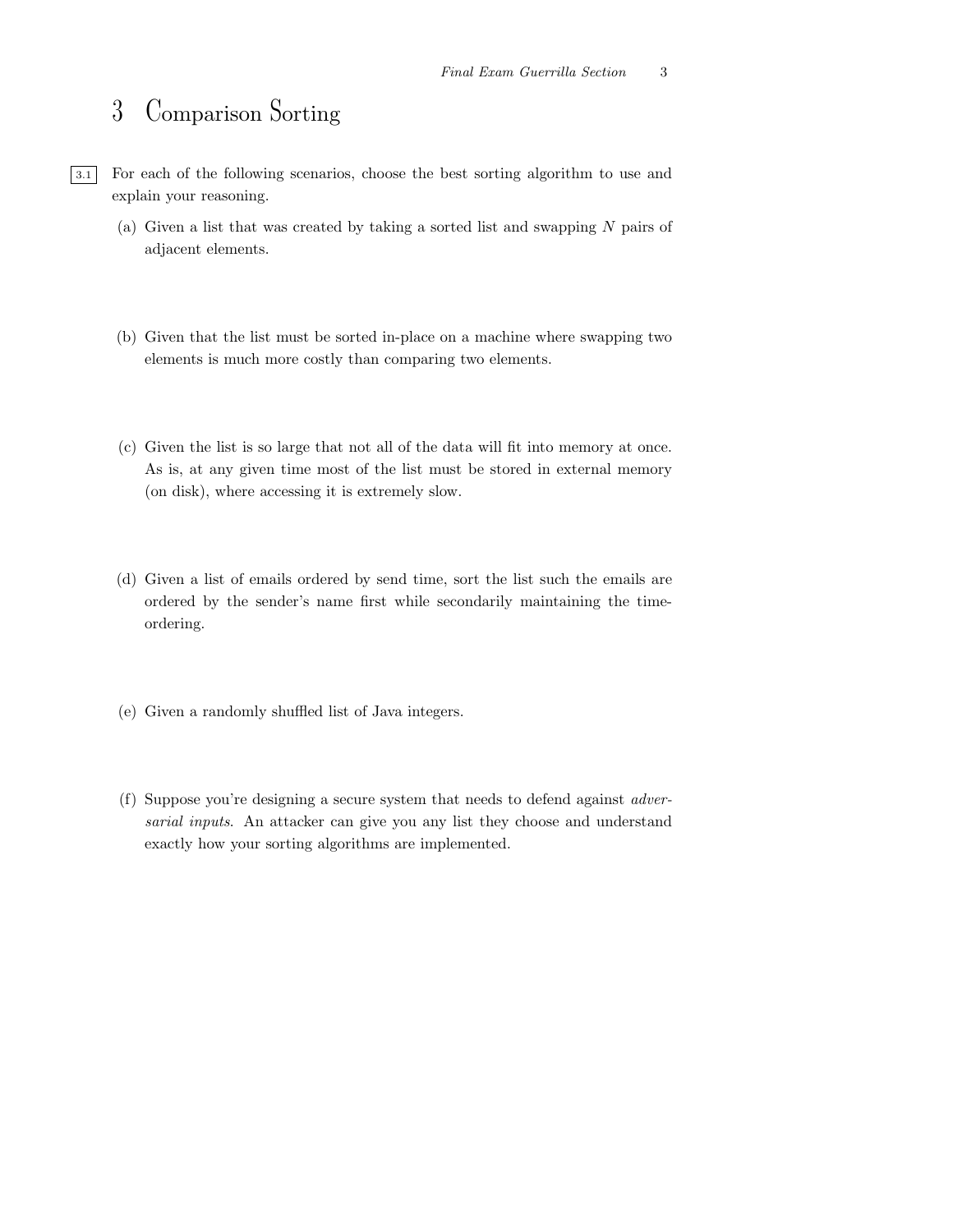#### 4 Final Exam Guerrilla Section

3.2 Which sorting algorithms do each of the following illustrate? Your options are merge sort, insertion sort, selection sort, heap sort, and quick sort.

Algorithms illustrated may not conform exactly to those presented in discussion and in lecture. Please note that each of these are snapshots as the algorithm runs, not all iterations of its running.

- (a) 5103 9914 0608 3715 6035 2261 9797 7188 1163 4411 0608 1163 5103 3715 6035 2261 9797 7188 9914 4411 0608 1163 2261 3715 6035 5103 9797 7188 9914 4411
- (b) 5103 9797 0608 3715 6035 2261 9914 7188 1163 4411 0608 3715 2261 1163 4411 5103 9797 6035 9914 7188 0608 3715 2261 1163 4411 5103 6035 7188 9797 9914
- (c) dze ccf hwy pjk bkw xce aux qtr ccf dze hwy pjk bkw xce aux qtr ccf dze hwy pjk aux bkw qtr xce aux bkw ccf dze hwy pjk qtr xce
- (d) dze ccf bkw hwy pjk xce aux qtr xpa atm dze ccf bkw hwy pjk xce aux qtr atm xpa dze ccf bkw hwy pjk xce aux atm qtr xpa dze ccf bkw hwy pjk xce atm aux qtr xpa dze ccf bkw hwy pjk atm aux qtr xce xpa dze ccf bkw hwy atm aux pjk qtr xce xpa dze ccf bkw atm aux hwy pjk qtr xce xpa dze ccf atm aux bkw hwy pjk qtr xce xpa dze atm aux bkw ccf hwy pjk qtr xce xpa atm aux bkw ccf dze hwy pjk qtr xce xpa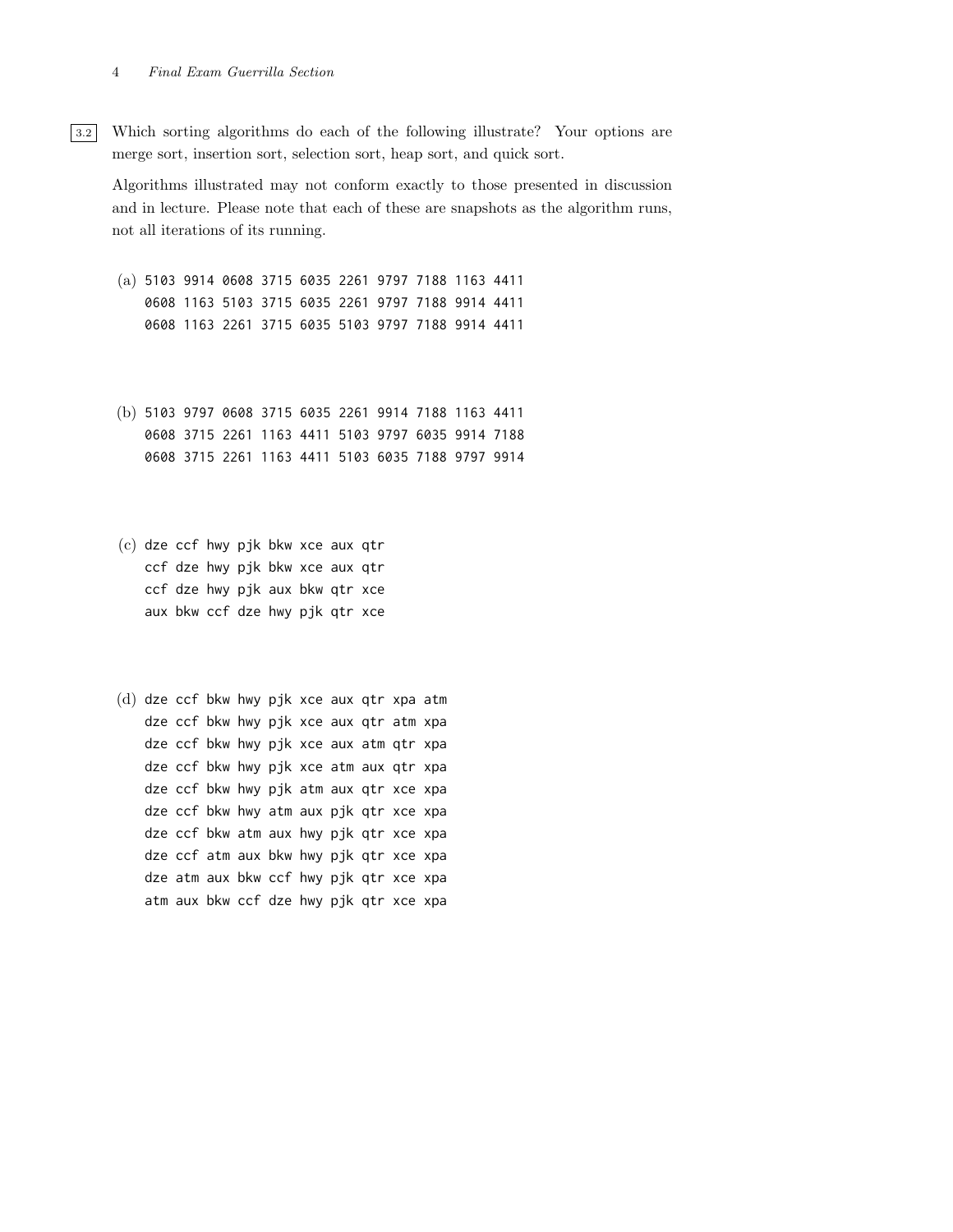## 4 Potpourri

4.1 For each of the following, give a data structure or algorithm that you could use to solve the problem or write impossible if it is impossible to meet the running time given in the question. For each question, we have one or more right answers in mind, all of which are among the data structures and algorithms listed below. Provide a brief description of how each algorithm or data structure can be used to solve the problem and what, if any, modifications are necessary.

| $\cdot$ DFS                  | Linked lists            | · Insertion sort   |
|------------------------------|-------------------------|--------------------|
| · BFS                        | · Balanced search trees | · Selection sort   |
| $\cdot$ Dijkstra's algorithm | $\cdot$ Heaps           | · Quicksort        |
| · Topological sort           | · Hash Tables           | $\cdot$ Merge sort |
| · Kruskal's algorithm        | · Tries                 | · Radix sort       |

- (a) Given a list of  $N$  words with  $K$  characters each, find for each word its longest prefix that is the prefix of some other word in the list in worst-case  $O(NK)$ character comparisons.
- (b) Given an undirected, weighted, and connected graph  $G = (V, E)$ , find the heaviest edge that can be removed without disconnecting the graph in worstcase  $O(|E|\log |E|)$  time.
- (c) We would like to build a data structure that supports the following operations: add, remove, and find the  $k^{th}$  largest element for any  $k$  in worst-case  $O(\log N)$ comparisons for each operation (where  $N$  is the number of elements currently in the data structure).
- (d) Given an unordered list of N Comparable objects, construct a binary search tree containing all of them in  $O(N)$  comparisons.